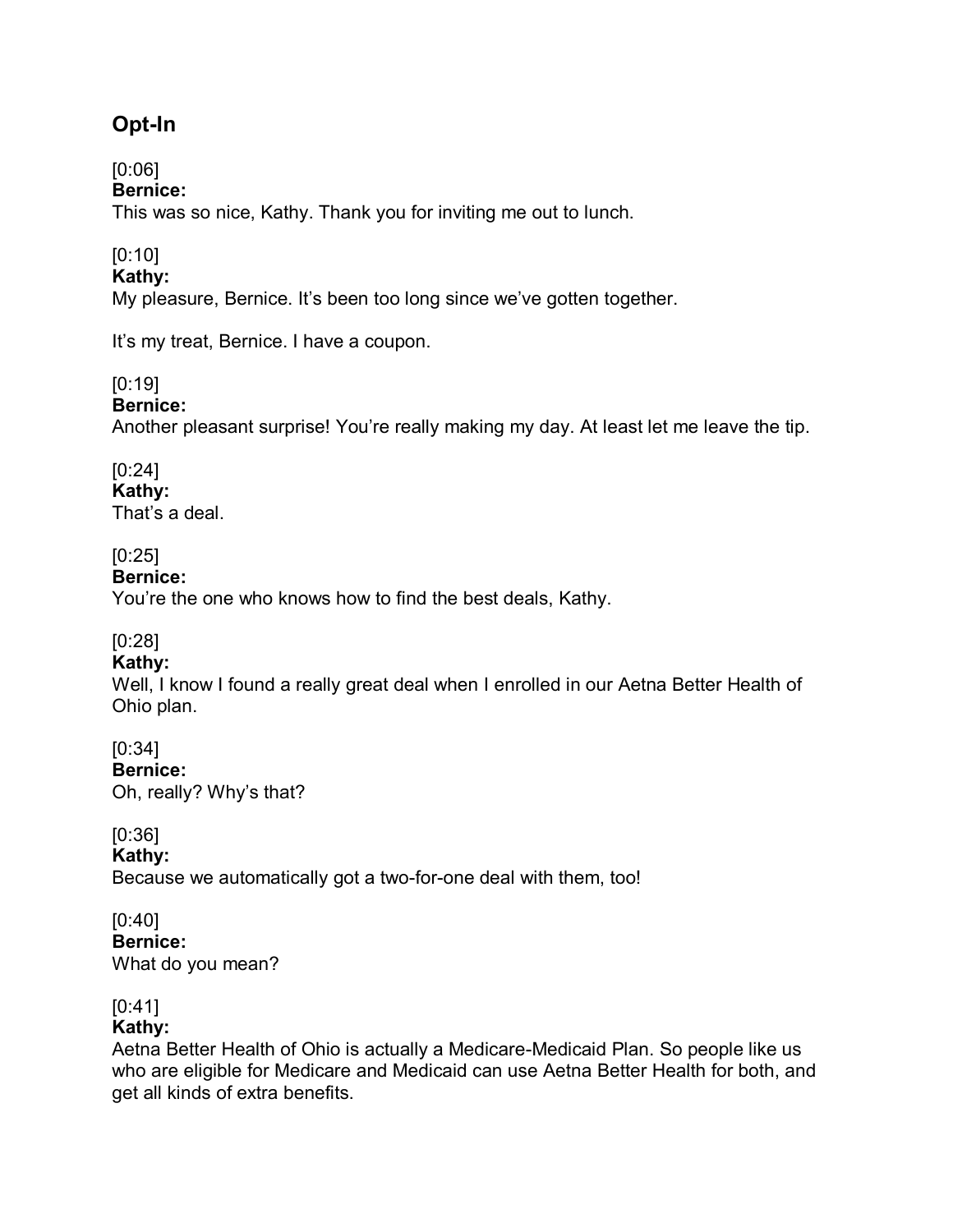## [0:55]

## **Bernice:**

Oh, I didn't know that! When I enrolled in Aetna Better Health for my Medicaid, I chose to get my Medicare coverage through original Medicare, the way I always have.

## [1:05]

#### **Kathy:**

Oh, you should switch back to Aetna Better Health of Ohio for both Medicare and Medicaid! It adds so much value to our plan. It includes all our usual benefits: primary care, acute care, prescription drug, behavioral health and even long-term care services! Plus, when we select Aetna Better Health of Ohio for both Medicare and Medicaid, we get additional benefits ordinary Medicare doesn't cover.

## [1:31]

#### **Bernice:**

Additional benefits? Like what?

## [1:34]

#### **Kathy:**

Like a weight management program with coaching, recipes and healthy eating tools.

Fifty dollars a month for products in the Over-the- Counter Catalog.

Non-emergency transportation to doctors' offices and other plan-approved locations.

They even give us a cell phone with 350 minutes per month and unlimited texts at no cost to you!

## [1:57]

#### **Bernice:**

My goodness, that is a lot of extra goodies. Can anyone do this program?

## [2:03]

## **Kathy:**

Yep, anyone who lives in an eligible Ohio county like ours, as long as they qualify for Medicare and Medicaid.

## [2:10]

#### **Bernice:**

So how do they coordinate both programs and keep it all straight?

## [2:15]

#### **Kathy:**

That's the best part! As an Aetna Better Health of Ohio member, you get a personalized team of health care providers and support staff who all work together.